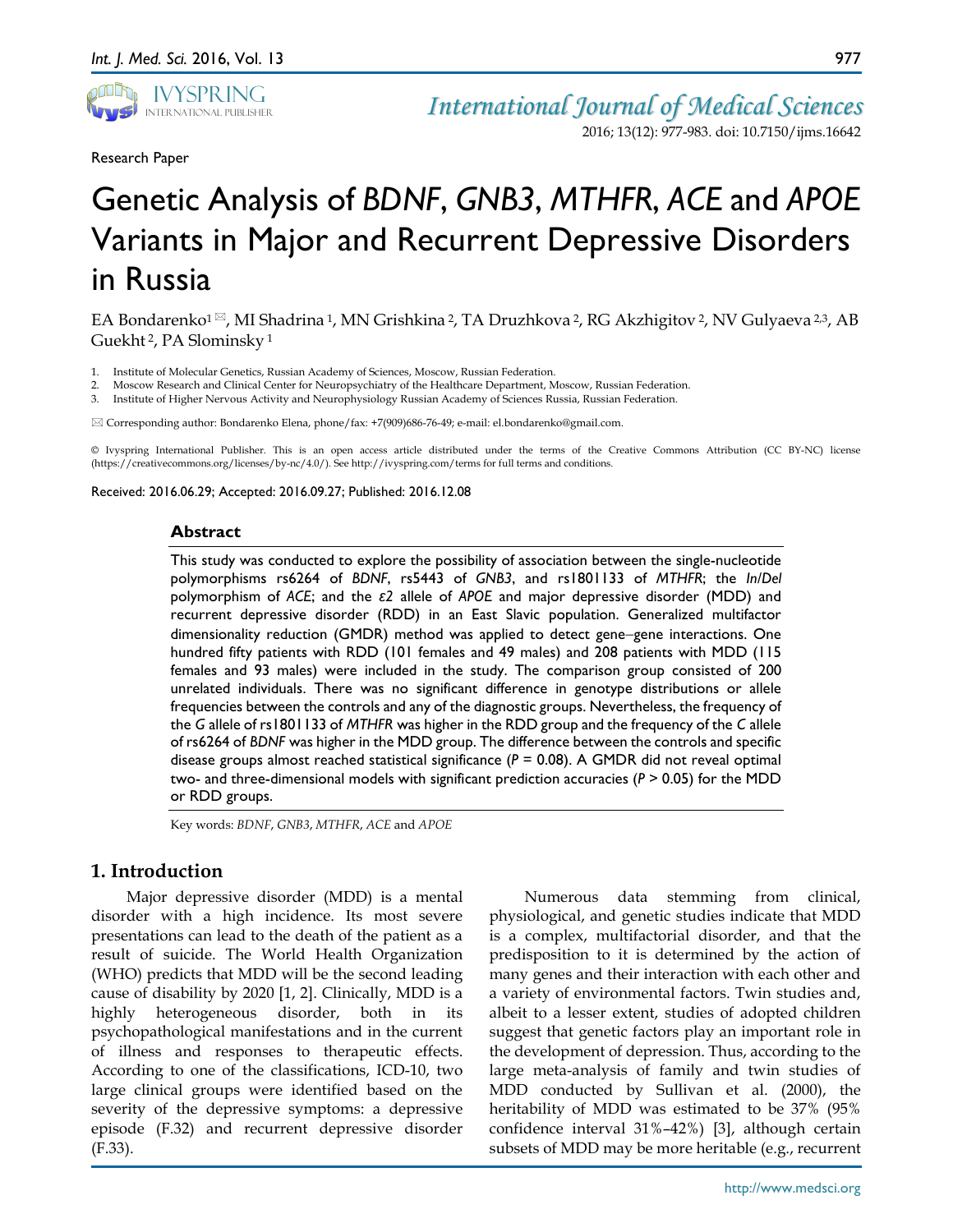and an early-onset depression) [4].

Since the publication of the first study of candidate genes for MDD published in 1978 [5], a significant number of case−control studies have been carried out worldwide to identify genes that are involved in the development of this disease. However, despite these efforts, no specific loci that predispose to the disease have been identified, and the precise mechanism underlying its pathogenesis remains unknown. Lo'pez-Leo'n et al. performed a large review of MDD case–control genetic association studies and a meta-analysis for polymorphisms that had been investigated in at least three studies. The final analysis included 20 polymorphisms in 18 genes, for which pooled odds ratios (ORs) with 95% confidence intervals (CIs) have been calculated. Statistically significant associations were found for *APOE e2* (OR, 0.51), *GNB3* 825*T* (OR, 1.38) (rs5443), *MTHFR* 677*T* (OR, 1.20) (rs1801133), *SLC6A4* 44 bp Ins/Del S (OR, 1.11) alleles and for the *SLC6A3* 40 bpVNTR 9/10 genotype (OR, 2.06) [6].

Because association studies of ethnic components will play an important role in the determination of whether the loci mentioned above contribute to the pathogenesis of the disease in the Slavic population, it is necessary to conduct a study of replication samples of specific ethnic backgrounds. This study was conducted to search for associations of polymorphisms that showed a high degree of association with MDD in the study of Lo'pez-Leo'n et al. (2008): rs5443 (*GNB3*), rs1801133 (*MTHFR*), rs429358 and rs7412 (*APOE*) and recurrent depression and MDD in the Slavic population. Moreover, the analysis included rs6264 of the *BDNF* gene and insertion/deletion (In/Del) polymorphism in the *ACE* gene.

# **2. Materials and methods**

# **2.1. Subjects**

This study was performed using two groups of patients. The first group consisted of 208 unrelated patients with depressive disorder who met ICD-10 classification system criteria for major depressive disorder (93 men (44.7%) and 115 women (55.3%); mean age,  $32.7 \pm 7.9$  years). Henceforth, this group will be called "patients with major depressive disorder" (MDD). The inclusion criteria were as follows: age of onset between 18 and 45 years; East Slavic origin; and an established diagnosis of "moderate depressive episode" (F 32.1) and "mixed anxiety and depressive disorder" (F 41.2) within the ICD-10. The exclusion criteria were as follows: schizophrenia; alcoholism and drug addiction in the patient's life history; serious neurological diseases

(stroke, Parkinson's disease, dementia, epilepsy, etc.); and severe somatic diseases (oncology).

The second group consisted of 150 unrelated patients with "recurrent depressive disorder" (49 men (32.7%) and 101 women (67.3%); mean age, 34.2 ± 7.3 years). Henceforth, this group will be called "patients with recurrent depressive disorder" (RDD). The criteria used for the inclusion of patients in this study were: age of onset between 18 and 45 years; East Slavic origin; and an established diagnosis of "recurrent depressive disorder, current episode moderate" (F 33.1). The exclusion criteria were the same as those used for the first group. A survey of patients and blood samples was carried out at the Moscow Research and Clinical Center for Neuropsychiatry of the Healthcare Department of Moscow. The control group (N=200) was a sample of the East Slavic population of the city of Moscow and the regions of Central Russia, with a comparable sex and age structure to that of the sample of patients (99 men (49.5%) and 101 women (50.5%); mean age, 36  $\pm$ 8.2 years). Informed consent was obtained from all patients. All blood samples were collected with the informed consent of the investigated persons. The Ethics Committee of the Institute of Molecular Genetics approved the study.

# **2.2. DNA isolation and genotyping**

Genomic DNA was obtained from 250 μL of EDTA- anticoagulated venous blood using innuPREP Blood DNA Mini Kit (Analytik Jena AG, Germany), according to the manufacturer's recommendations. For SNP genotyping, we used a set of reagents from TaqMan® SNP Genotyping Assay (Applied Biosystems, USA): C\_\_11592758\_10 (rs6264), C\_\_\_2184734\_10 (rs5443), C\_\_\_1202883\_20 (rs1801133), C\_\_\_3084793\_20 (rs429358), and C\_\_\_\_904973\_10 (rs7412). The In/Del *ACE* gene polymorphism was determined as described previously [7, 8].

# **2.3. Statistical analysis**

The frequencies of genotypes and alleles were calculated using GraphPad InStat3 (http://www. graphpad.com/), STATISTICA (data analysis software system, version 7, http://www.statsoft. com). The strength of associations between the studied polymorphisms and MDD and RDD was estimated using odds ratios (ORs), with the corresponding 95% confidence intervals (95% CIs). Hardy−Weinberg equilibrium calculator software (http://www.oege.org/software/hardy-weinberg.ht ml) was used to calculate the correspondence of the genotype distribution in the population sample to the Hardy−Weinberg equilibrium. A χ2 test was used to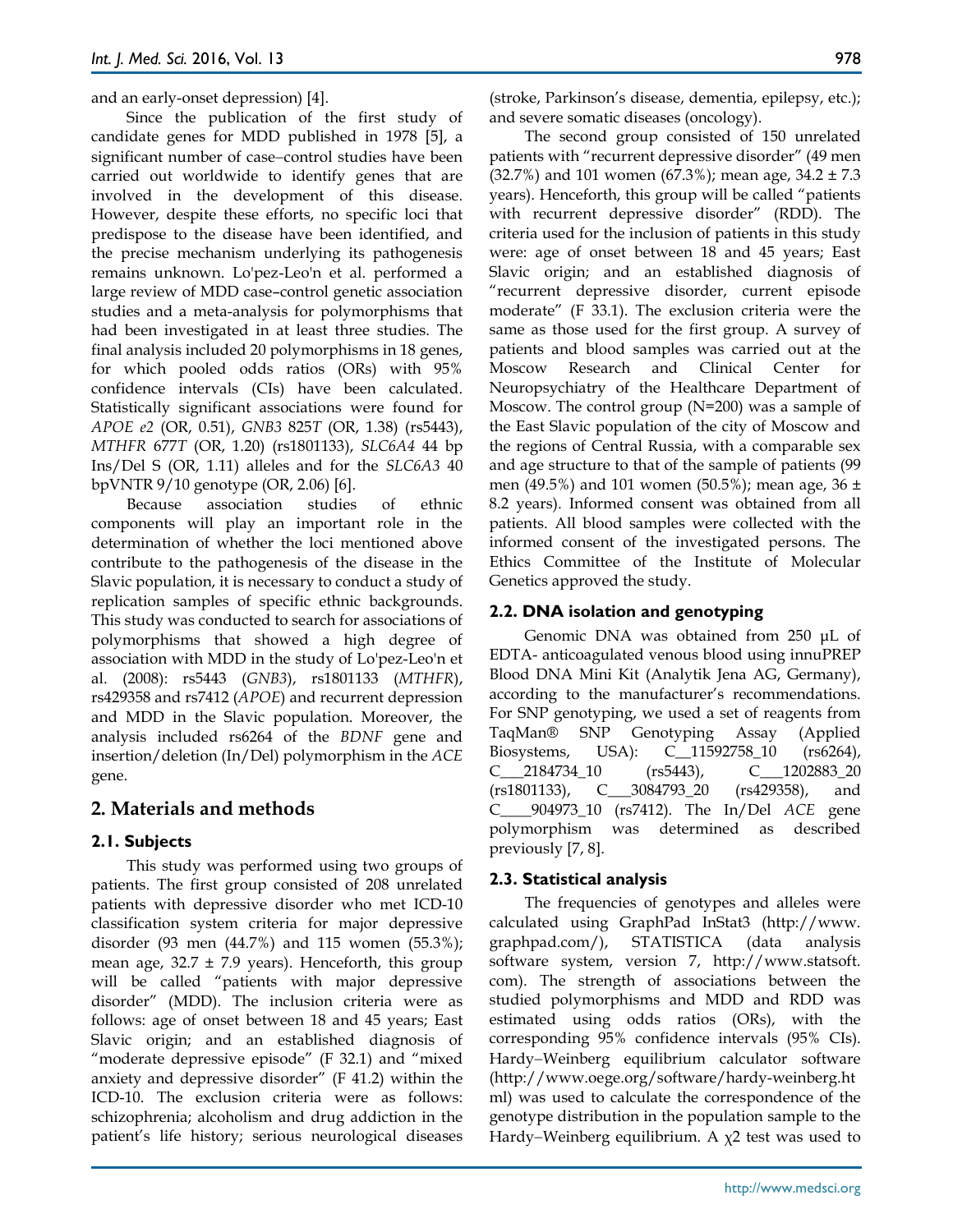determine the difference between the frequencies of the genotypes and alleles in the control group and patients with different types of depressive disorder. Differences were considered significant at  $P < 0.05$ . The assessment of associations of *APOE* genotypes were performed using by 5-degree-of-freedom tests.

The SNP-SNP interactions was conducted using the GMDR software (Generalized multifactor dimensionality reduction), (http://www.ssg.uab. edu/gmdr/) [9]. This method provides a number of output parameters, including cross-validation consistency, the testing balanced accuracy, and the sign test, for all the selected attributes. The cross-validation consistency score is a measure of the degree of consistency with which the selected interaction is identified as the best model among all the possibilities. To assess interactions between genes using this method, the GMDR comprehensive search algorithm (exhaustive search algorithm) was applied, which evaluated all the possible combinations of DNA markers with respect to the risk of MDD and RDD. The testing balanced accuracy is a measure of the degree to which the interaction accurately predicts case-control status with scores between 0.50 and 1.00 and a sign test used to measure the significance of an identified model.

### **3. Results**

In the control samples, polymorphisms rs6264 (*BDNF*), rs5443 (*GNB3*), and rs1801133 (*MTHFR*), and In/Del polymorphism of *ACE* were in the Hardy–Weinberg equilibrium (HWE) (p=0.84, p=0.7, p=0.67, and p=0.51 by  $\chi$ 2 test, respectively). Table. 1 shows the results of the genotyping of polymorphic loci rs6264 (*BDNF*), rs5443 (*GNB3*), rs1801133 (*MTHFR*), and In/Del polymorphism of the *ACE* gene in patients with MDD and RDD and in the control group. The genotype and allele distributions of *GNB3* rs5443 were not significantly different between MDD cases and the control group, or between RDD cases and the control group. No significant associations between MDD and *BDNF* rs6264, *MTHFR* rs1801133, and *ACE* In/Del genotypes were discovered. However, the C allele frequency of BDNF rs6264 showed a tendency to be increased in patients with MDD (88.2%) compared with the control group (83.8%). In the group of patients with RDD, the frequency of the *G* allele polymorphic variant of *MTHFR* (rs1801133) was higher than it was in the control group ( $p = 0.08$ ). Thus, despite the results of the abovementioned studies of the effect of polymorphisms in the *BDNF*, *GNB3*, and *MTHFR* genes on the risk of MDD (and of RDD in particular) we did not find statistically significant allelic associations between *BDNF* rs6264 and MDD and between the *G* allele polymorphic variant of *MTHFR*  (rs1801133) and RDD (*P* = 0.08).

**Table 1.** Genotype and allele frequency of *BDNF* (rs6264), *GNB3* (rs5443), *MTHFR* (rs1801133), and *ACE In/Del* polymorphisms in major and recurrent depression.

| Genotype/ Allele            |               | Control, (Genotype/allelic RDD cases, (Genotype/allelic P value |                            | MDD cases, (Genotype/allelic | P value                     |
|-----------------------------|---------------|-----------------------------------------------------------------|----------------------------|------------------------------|-----------------------------|
|                             | frequency, %) | frequency, %)                                                   |                            | frequency, %)                |                             |
| BDNF rs6264                 |               |                                                                 |                            |                              |                             |
| C/C                         | 141 (70.5)    | 104(69.3)                                                       | $\chi^2$ = 1.3; P = 0.52   | 161 (77.4)                   | $\chi^2$ = 3.8; P = 0.15    |
| C/T                         | 53(26.5)      | 44 (29.3)                                                       |                            | 45(21.6)                     |                             |
| T/T                         | 6(3)          | 2(1.4)                                                          |                            | 2(1)                         |                             |
| $\mathcal{C}$               | 335 (83.8)    | 252 (84)                                                        | $\chi^2$ = 0.008; P = 0.93 | 367 (88.2)                   | $x^2$ = 3.03; P = 0.08      |
| T                           | 65 (16.2)     | 48 (16)                                                         |                            | 49 (11.8)                    |                             |
| MTHFR (rs1801133)           |               |                                                                 |                            |                              |                             |
| G/G                         | 90(45)        | 80(53.3)                                                        | $\chi^2$ = 3.37; P = 0.18  | 91 (43.7)                    | $\chi^2$ = 0.38; P = 0.83   |
| G/A                         | 86 (43)       | 59 (39.3)                                                       |                            | 95 (45.7)                    |                             |
| A/A                         | 24 (12)       | 11(7.4)                                                         |                            | 22(10.6)                     |                             |
| G                           | 266 (66.5)    | 219 (73)                                                        | $\chi^2$ = 3.1; $P = 0.08$ | 277 (66.6)                   | $\chi^2$ = 0.0007; P = 0.98 |
| А                           | 134 (33.5)    | 81 (27)                                                         |                            | 139 (33.4)                   |                             |
| GNB3 (rs5443)               |               |                                                                 |                            |                              |                             |
| C/C                         | 95 (47.5)     | 71 (47.3)                                                       | $\chi^2$ = 0.33; P = 0.85  | 99 (47.6)                    | $x^2 = 1.7; P = 0.43$       |
| C/T                         | 90(45)        | 70 (46.7)                                                       |                            | 86 (41.3)                    |                             |
| T/T                         | 15(7.5)       | 9(6)                                                            |                            | 23(11.1)                     |                             |
| $\mathcal{C}_{\mathcal{C}}$ | 280 (70)      | 212 (70.7)                                                      | $\chi^2$ = 0.00; P = 1.0   | 284 (68.3)                   | $x^2 = 0.21$ ; $P = 0.65$   |
| T                           | 120 (30)      | 88 (29.3)                                                       |                            | 132 (31.7)                   |                             |
| In/Del polymorphism ACE     |               |                                                                 |                            |                              |                             |
| IJ                          | 52(26.1)      | 49 (32.7)                                                       | $\chi^2$ = 3.5; P = 0.17   | 49(23.6)                     | $x^2$ = 2.2; $P = 0.33$     |
| I/D                         | 98 (49.3)     | 59 (39.3)                                                       |                            | 94 (45.1)                    |                             |
| D/D                         | 49 (24.6)     | 42 (28)                                                         |                            | 65 (31.3)                    |                             |
| Ι                           | 202(50.8)     | 157 (52.3)                                                      | $\chi^2$ = 0.11; P = 0.74  | 192 (46.2)                   | $x^2 = 1.54$ ; $P = 0.21$   |
| D                           | 196 (49.2)    | 143 (47.7)                                                      |                            | 224 (53.8)                   |                             |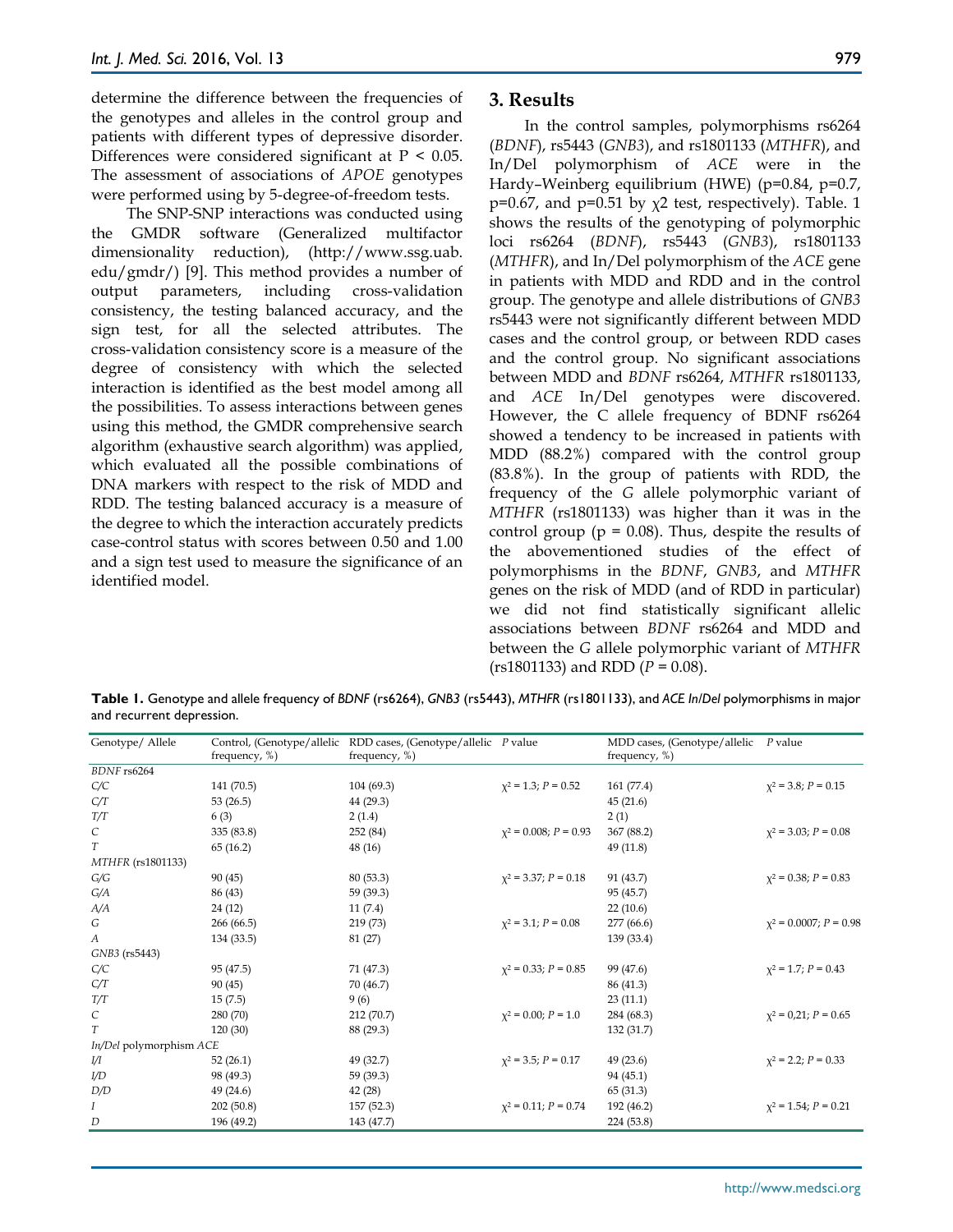The results of the analysis of the genotype distribution at the polymorphic locus of the *APOE* gene are presented in Table 2. As in the control group and in patients with RDD, the ε3 allele was predominant (77.8% and 80.3%, respectively). The frequency of allele ε2, which showed an association with MDD in the meta-analysis of Lopez-Leon et al. [6], was only 6% in patients with MDD and 8% in the control group, whereas the frequency of allele ε4 was higher in both groups (13.7% in patients with MDD and 14.2% in the control group). However, the differences in the frequencies of occurrence observed between the two groups were not statistically significant for either a 5-degree-of-freedom test for *APOE* genotype (*P* = 0.33), or for the 2-degree-of-freedom test for alleles (*P* = 0.56).

In the group of patients with RDD, the ε3 allele was also predominant (80.2%) and its frequency coincided with that observed in patients with MDD. The frequency of the ε2 allele in this group was 1.1% higher than that recorded in the control group, and 3.1% higher than that detected in patients with MDD. The frequency of allele ε4, in contrast, was lower than that observed in the other groups (10.7%). Further analysis revealed an absence of association with the polymorphic locus in the *APOE* gene, based on a 5-degree-of-freedom test  $(P = 0.17)$ , or a 2-degree-of-freedom test  $(P = 0.26)$ .

A generalized multifactor dimensionality reduction (GMDR) method [9] was used to analyze the interaction between the five SNPs (rs6264, rs5443, rs1801133, rs429358, rs7412) and In/Del in the *ACE* gene. The following parameters were calculated: the cross-validation consistency, the testing balanced accuracy, the training balanced accuracy, and the sign test to assess the reliability of each model regarding intergenic interaction. In the process of simulation, a 10-fold cross-validation (CV) was established to search for the configuration model. Models with the lowest prediction error (the greatest testing balanced accuracy) and the highest CV consistency were selected as the best n-locus models. Significant data were considered a model of intergenic interaction (*P* < 0.05 in the sign test). The analysis identified the best two- and three-locus model intergenic interaction in a group of patients with MDD, as well as for patients with RDD (Table 3).

However, for all four models identified, the intergenic interaction prediction accuracy (testing balanced accuracy) does not exceed 60%, and the sign test *P* was  $>0.05$ ; thus, the resulting model was not statistically significant.

**Table 2.** *APOE* genotype and allele distribution in controls, patients with MDD, and patients with RDD.

| Genotype/ Allele           | Control, (Genotype/allelic | RDD cases, (Genotype/allelic | P value                     | MDD cases, (Genotype/allelic P value |                            |
|----------------------------|----------------------------|------------------------------|-----------------------------|--------------------------------------|----------------------------|
|                            | frequency, $%$ )           | frequency, $%$ )             |                             | frequency, %)                        |                            |
| ε2/ε4                      | 6(3)                       | 5(3.3)                       | $x^2$ = 5.8; P = 0.33*      | 2(1)                                 | $x^2 = 7.7$ ; $P = 0.17$ * |
| ε2/ε2                      | 1(0.5)                     | 1(0.7)                       |                             | 5(2,4)                               |                            |
| ε2/ε3                      | 24(12)                     | 11(7.3)                      |                             | 26(12,5)                             |                            |
| $\epsilon$ 3/ $\epsilon$ 3 | 125(62.5)                  | 98 (65.3)                    |                             | 135(64,9)                            |                            |
| $\epsilon$ 3/ $\epsilon$ 4 | 37(18.5)                   | 34(22.7)                     |                             | 38(18,2)                             |                            |
| $\epsilon$ 4/ $\epsilon$ 4 | 7(3.5)                     | 1(0.7)                       |                             | 2(1)                                 |                            |
| $\varepsilon$ 2            | 32(8)                      | 18(6)                        | $x^2 = 1.15$ ; $P = 0.56**$ | 38(9,1)                              | $x^2$ = 2.69; $P = 0.26**$ |
| $\varepsilon$ 3            | 311 (77.8)                 | 241 (80.3)                   |                             | 334 (80,2)                           |                            |
| $\varepsilon$ 4            | 57(14.2)                   | 41(13.7)                     |                             | 44 (10,7)                            |                            |

\* − 5-degree-of-freedom test across all genotypes, \*\* − 2-degree-of-freedom test across all alleles.

| Locus number | Best combination            | <b>Training Balanced</b><br>Accuracy | <b>Testing Balanced</b><br>Accuracy | Sign Test $(P)$ | Cross-validation Consistency |
|--------------|-----------------------------|--------------------------------------|-------------------------------------|-----------------|------------------------------|
| RDD patients |                             |                                      |                                     |                 |                              |
| 2            | rs5443 In/Del ACE           | 0.5748                               | 0.4632                              | 5(0.6230)       | 4/10                         |
| 3            | rs6264 rs1801133 rs429358   | 0.6103                               | 0.5016                              | 6(0.3770)       | 6/10                         |
| MDD patients |                             |                                      |                                     |                 |                              |
| 2            | rs1801133 In/Del ACE        | 0.5713                               | 0.5347                              | 6(0.3770)       | 9/10                         |
| 3            | rs1801133 rs5443 In/Del ACE | 0.6072                               | 0.5256                              | 6(0.3770)       | 10/10                        |

## **4. Discussion**

To confirm the associations identified in the meta-analysis reported by Lo'pez-Leo'n et al. [6], we analyzed the possible association between the *BDNF* rs6264, *GNB3* rs5443, *MTHFR* rs1801133, and *ACE* In/Del polymorphisms and major depressive disorder and recurrent depressive disorder. The study was conducted in two clinically well-defined samples: MDD and RDD. In our study, we found that the *BDNF* rs6264, *MTHFR* rs1801133, and *ACE* In/Del polymorphisms did not influence the development of MDD or RDD. In both samples, we found no statistical differences in allele and genotype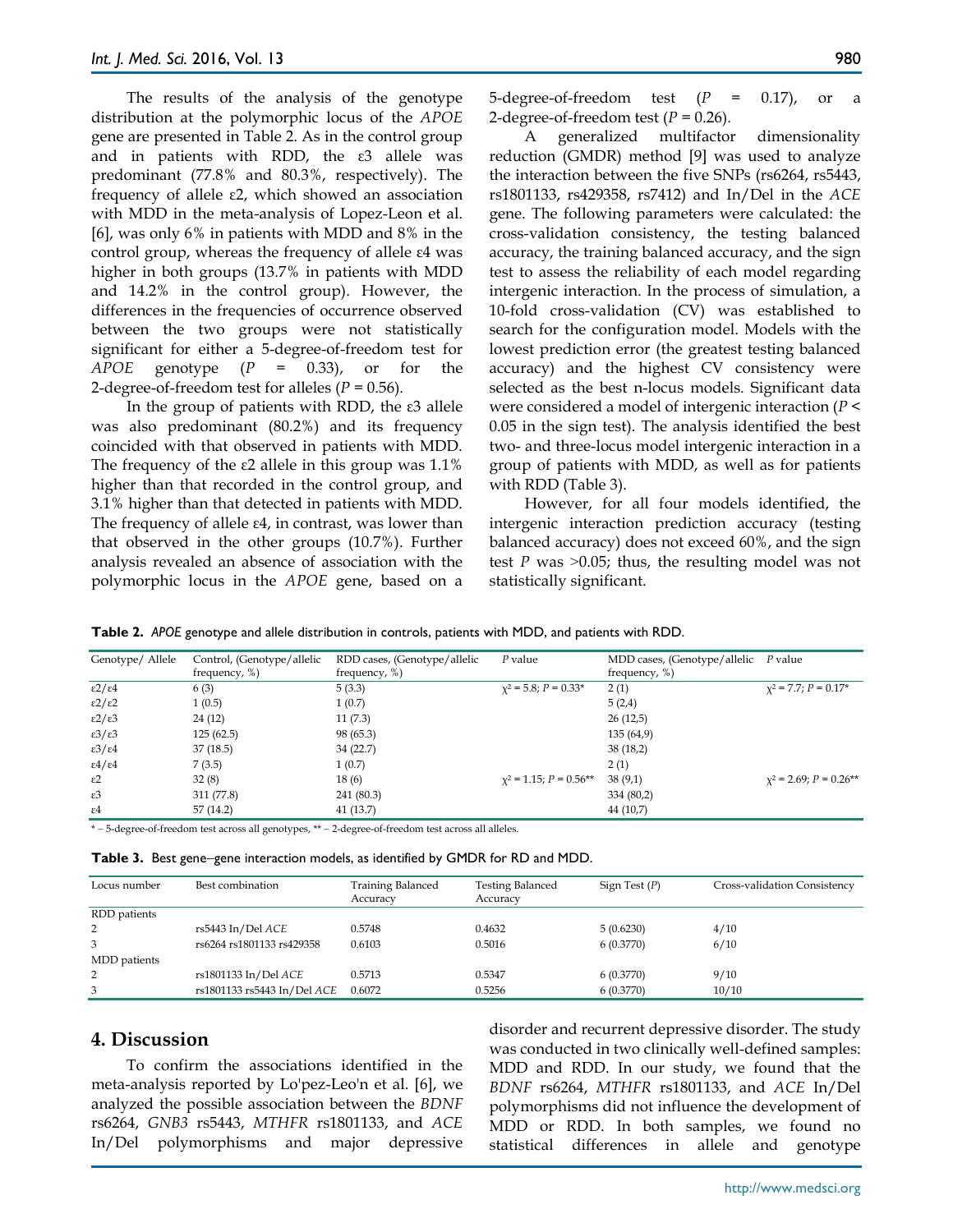frequencies between patients and controls. However, it should be noted that there was a tendency toward an association between allele *C* of *BDNF* rs6264 and MDD and between the *G* allele polymorphic variant of *MTHFR* rs1801133 and RDD (*P* = 0.08).

Brain-derived neurotrophic factor (BDNF) is involved in the regulation of neuronal plasticity and in the survival of neurons. It is widely expressed in the adult mammalian brain [10]. There is increasing evidence that BDNF may play an important role in the pathogenesis of MDD and participate in the mechanism of antidepressant action. For example, a human postmortem study showed that BDNF immunoreactivity in the hippocampus is higher at death in patients with MDD treated with antidepressants than it is in those who did not receive such treatment [11]. Moreover, BDNF is involved in a wide range of neuropsychiatric and neurodegenerative disorders [12]. A number of studies have demonstrated decreased BDNF levels in major depression [13, 14] and bipolar disorder [15]. The *BDNF* rs6264 (Val66Met) polymorphism has been associated with various psychiatric illnesses, including bipolar disorder [16] and schizophrenia [17]. Despite the role of BDNF in the pathogenesis of confirmed clinical depression and the results of pharmacological studies in animal models, association studies are contradictory and mostly do not confirm the association between polymorphisms in this gene and the pathogenesis of MDD. Moreover, a meta-analysis [6] did not confirm this association. Further studies in larger samples of the same ethnic group, as well as the inclusion of additional polymorphisms in the analyses, are necessary to rule out definitively the potential role of BDNF in the pathogenesis of MDD, including RDD.

Methylenetetrahydrofolate reductase (MTHFR) is a crucial enzyme in one-carbon metabolism (OCM; a pathway that is essential for purine and thymidylate biosynthesis and DNA methylation and is necessary for reactions that generate neurotransmitters) [16]. MTHFR catalyzes the conversion of 5,10-methylenetetrahydrofolate (5,10-MTHF) to 5-MTHF, the prevailing circulating form of folate [18]. 5,10-MTHF is involved in DNA synthesis as a main donor molecule for the synthesis of purines and as a substrate for thymidine synthase [18, 19]. In the methylation cycle, the methyl group of 5-MTHF is used for the remethylation of homocysteine to methionine and the conversion of methionine to S-adenosylmethionine (SAM), which is the main donor of methyl groups to DNA, proteins, neurotransmitters, hormones, and phospholipids [18-20]. Abnormalities in the OCM cycle have been associated with neural tube defects [21] and with the

pathogenesis of various diseases, including cardiovascular diseases [22] and congenital abnormalities [23].

Folate is a cofactor in the metabolic pathway that leads to the synthesis of serotonin and other neurotransmitters. It decreases homocysteine levels, which seems to have an excitotoxic effect via Ca<sup>2+</sup> glutamate brain receptors. Folate is also required for the biosynthesis of SAM, which, in its turn, has antidepressant properties [24-26].

A common polymorphism localized in 4 exon of the *MTHFR* gene − a substitution of C to T at position 677 (rs1801133) leads to the substitution of alanine to valine (Ala222Val), a catalytic protein domain, which in turn results in a thermolabile variant of this enzyme, which has approximately 30% of the wild-type enzyme's activity. *MTHFR* rs1801133 T/T homozygotes have been shown to have higher levels of homocysteine compared with C/C homozygotes; the levels in heterozygotes appear to be intermediate between the two [27]. Although we were unable to confirm the results of a meta-analysis [6], the lack of association between *MTHFR* polymorphism and MDD and RDD does not exclude the possibility that MDD or RDD is associated with alternative forms of a gene.

The APOE plasma protein plays a central role in the transport of cholesterol and other lipids between the liver and peripheral tissues [28]. The gene that encodes apolipoprotein E (*APOE*) is located on chromosome 19. There are three major isoforms of APOE, which are denoted as E2 (Cys 112, Cys 158), E3 (Cys 112, Arg 158), and E4 (Arg 112, Arg 158) [29]. These variants are encoded by alleles  $ε2$ ,  $ε3$ , and  $ε4$ , respectively. In different populations, the frequency of the alleles of APOE differ significantly between populations. Thus, the frequency of the ε4 allele in Japanese and Chinese populations are much lower than that observed in Europeans. This fact must be considered when carrying out research based on a case-control approach, as the ethnic component can affect the final result. The study reported by Feng et al. (2015) [30] showed a significant association between ApoE gene polymorphism and susceptibility to depression in the Caucasian population (ε2 allele *versus* ε3: OR 0.75, 95% CI 0.58–0.97). In our study, there was no statistically significant difference between the control samples and patients with MDD  $(\chi^2 = 7.7, df = 5, P = 0.17)$  or patients with RDD  $(\chi^2 = 7.7, df = 5, P = 0.17)$ 5,8, df = 5, *P* = 0.33) regarding the genotypes of *APOE*.

To analyze the interaction between the five SNPs (rs6264, rs5443, rs1801133, rs429358, rs7412) and the *ACE* In/Del polymorphisms), a GMDR method (Generalized multifactor dimensionality reduction) was used. Among patients with RDD the best of two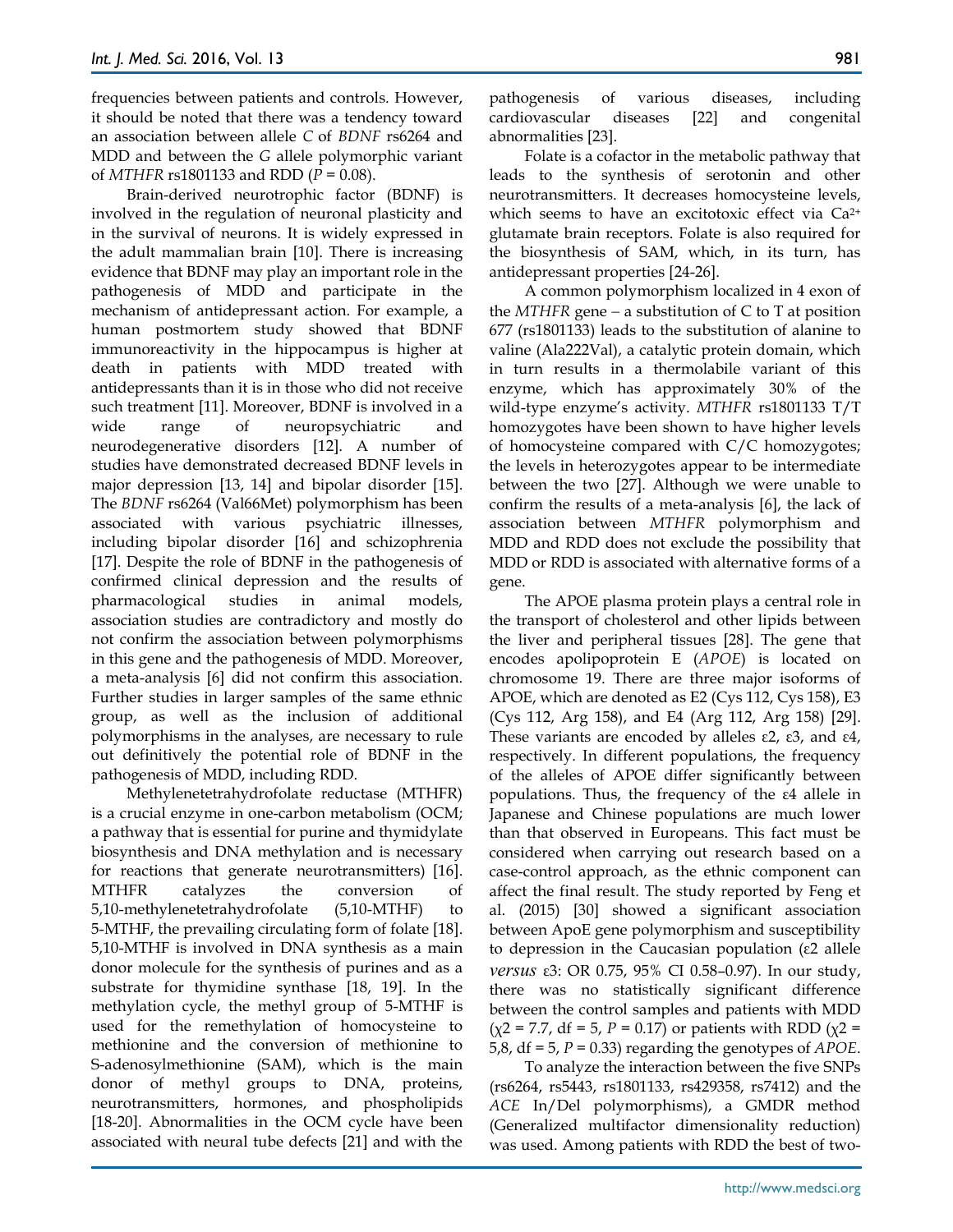and three-locus models of interaction of the studied genes were obtained. Thus, the best two-locus model was a model of the interaction between *GNB3* and *ACE*, although this model did not reach statistical significance  $(P = 0.62)$ . It was shown previously that a combination of the risk allele rs5443 of *GNB3* and the D allele of *ACE* increases the risk of MDD several times [1, 31]. Perhaps an analysis of a larger sample of patients with RDD is needed to identify a more accurate model of the interaction of genes.

Thus, our results demonstrated again the need for replication studies of previously identified associations using samples of patients with a corresponding ethnicity. For analysis, polymorphisms in five genes (rs6264, rs5443, rs1801133, rs429358, rs7412, and In/Del in the *ACE* gene) were selected for which a high degree of association with MDD was identified previously. However, the study of patients of East Slavic origin from Russia regarding any of the analyzed polymorphisms showed no significant association with the development of the disease in patients in both clinical groups. One of the reason why the present study could not confirm the results by Lo'pez-Leo'n et al. (2008) is the fact that depression is a heterogeneous phenotype. It is possible to meet different diagnostic criteria for a major depressive disorder in distinct studies (DSM-IV or DSM-5). These subtypes of MDD could reflect different genetic contributions. Another possible reason is ethnic diversity among the sample population. It is known that the frequency of genetic polymorphisms tends to vary between different ethnic groups. Disease associations with polymorphisms arise either because the polymorphisms itself play a causal role or because it is in linkage disequilibrium with another causative variant. In addition, the degree of linkage disequilibrium between neighboring SNPs is also dependent on different factors including allelic frequency, therefore ethnic differences in linkage disequilibrium may arise. Finally, our study has investigated only one SNP per gene. Although we were unable to find genes that were significantly associated to MDD, there may still be other variants in these genes that are associated to MDD or RDD. In the future, the analysis of other genes and polymorphisms in patients with MDD from Russia, as well as the study of a larger number of different clinical forms of the disease, will help identify the genetic variants that influence both the risk of MDD and the current of illness.

### **Acknowledgments**

This study was supported by Russian Science Foundation (RSF) (project no. 16-15-10199).

## **Conflicts of Interest**

The authors indicated no potential conflicts of interest.

# **References**

- 1. Bondy B, Baghai TC, Zill P, Bottlender R, Jaeger M, Minov C, et al. Combined action of the ACE D- and the G-protein beta3 T-allele in major depression: a possible link to cardiovascular disease? Molecular psychiatry. 2002; 7: 1120-6.
- 2. Murray CJ, Lopez AD. Evidence-based health policy--lessons from the Global Burden of Disease Study. Science. 1996; 274: 740-3.
- 3. Sullivan PF, Neale MC, Kendler KS. Genetic epidemiology of major depression: review and meta-analysis. The American journal of psychiatry. 2000; 157: 1552-62.
- 4. Levinson DF. The genetics of depression: a review. Biological psychiatry. 2006; 60: 84-92.
- 5. Beckman G, Beckman L, Cedergren B, Perris C, Strandman E. Serum protein and red cell enzyme polymorphisms in affective disorders. Human heredity. 1978; 28: 41-7.
- 6. Lopez-Leon S, Janssens AC, Gonzalez-Zuloeta Ladd AM, Del-Favero J, Claes SJ, Oostra BA, et al. Meta-analyses of genetic studies on major depressive disorder. Molecular psychiatry. 2008; 13: 772-85.
- 7. Rigat B, Hubert C, Alhenc-Gelas F, Cambien F, Corvol P, Soubrier F. An insertion/deletion polymorphism in the angiotensin I-converting enzyme gene accounting for half the variance of serum enzyme levels. The Journal of clinical investigation. 1990; 86: 1343-6.
- 8. Shanmugam  $\breve{V}$ , Sell KW, Saha BK. Mistyping ACE heterozygotes. PCR methods and applications. 1993; 3: 120-1.
- 9. Lou XY, Chen GB, Yan L, Ma JZ, Zhu J, Elston RC, et al. A generalized combinatorial approach for detecting gene-by-gene and gene-by-environment interactions with application to nicotine dependence. Am J Hum Genet. 2007; 80: 1125-37.
- 10. Murer MG, Yan Q, Raisman-Vozari R. Brain-derived neurotrophic factor in the control human brain, and in Alzheimer's disease and Parkinson's disease. Progress in neurobiology. 2001; 63: 71-124.
- 11. Chen B, Dowlatshahi D, MacQueen GM, Wang JF, Young LT. Increased hippocampal BDNF immunoreactivity in subjects treated with antidepressant medication. Biological psychiatry. 2001; 50: 260-5.
- 12. Autry AE, Monteggia LM. Brain-derived neurotrophic factor and neuropsychiatric disorders. Pharmacological reviews. 2012; 64: 238-58.
- 13. Bocchio-Chiavetto L, Bagnardi V, Zanardini R, Molteni R, Nielsen MG, Placentino A, et al. Serum and plasma BDNF levels in major depression: a replication study and meta-analyses. The world journal of biological psychiatry : the official journal of the World Federation of Societies of Biological Psychiatry. 2010; 11: 763-73.
- 14. Brunoni AR, Lopes M, Fregni F. A systematic review and meta-analysis of clinical studies on major depression and BDNF levels: implications for the role of neuroplasticity in depression. The international journal of neuropsychopharmacology / official scientific journal of the Collegium Internationale Neuropsychopharmacologicum. 2008; 11: 1169-80.
- 15. Fernandes BS, Gama CS, Cereser KM, Yatham LN, Fries GR, Colpo G, et al. Brain-derived neurotrophic factor as a state-marker of mood episodes in bipolar disorders: a systematic review and meta-regression analysis. Journal of psychiatric research. 2011; 45: 995-1004.
- 16. Sears C, Markie D, Olds R, Fitches A. Evidence of associations between bipolar disorder and the brain-derived neurotrophic factor (BDNF) gene. Bipolar disorders. 2011; 13: 630-7.
- 17. Notaras M, Hill R, van den Buuse M. A role for the BDNF gene Val66Met polymorphism in schizophrenia? A comprehensive review. Neuroscience and biobehavioral reviews. 2015; 51: 15-30.
- 18. Sugden C. One-carbon metabolism in psychiatric illness. Nutrition research reviews. 2006; 19: 117-36.
- 19. Frankenburg FR. The role of one-carbon metabolism in schizophrenia and depression. Harvard review of psychiatry. 2007; 15: 146-60.
- 20. Krebs MO, Bellon A, Mainguy G, Jay TM, Frieling H. One-carbon metabolism and schizophrenia: current challenges and future directions. Trends in molecular medicine. 2009; 15: 562-70.
- 21. Zhang HY, Luo GA, Liang QL, Wang Y, Yang HH, Wang YM, et al. Neural tube defects and disturbed maternal folate- and homocysteine-mediated one-carbon metabolism. Experimental neurology. 2008; 212: 515-21.
- 22. Smulders YM, Stehouwer CD. Folate metabolism and cardiovascular disease. Seminars in vascular medicine. 2005; 5: 87-97.
- 23. Carmichael SL, Yang W, Correa A, Olney RS, Shaw GM, National Birth Defects Prevention S. Hypospadias and intake of nutrients related to one-carbon metabolism. The Journal of urology. 2009; 181: 315-21; discussion 21.
- 24. Bottiglieri T, Hyland K, Reynolds EH. The clinical potential of ademetionine (S-adenosylmethionine) in neurological disorders. Drugs. 1994; 48: 137-52.
- 25. Mattson MP, Shea TB. Folate and homocysteine metabolism in neural plasticity and neurodegenerative disorders. Trends in neurosciences. 2003; 26: 137-46.